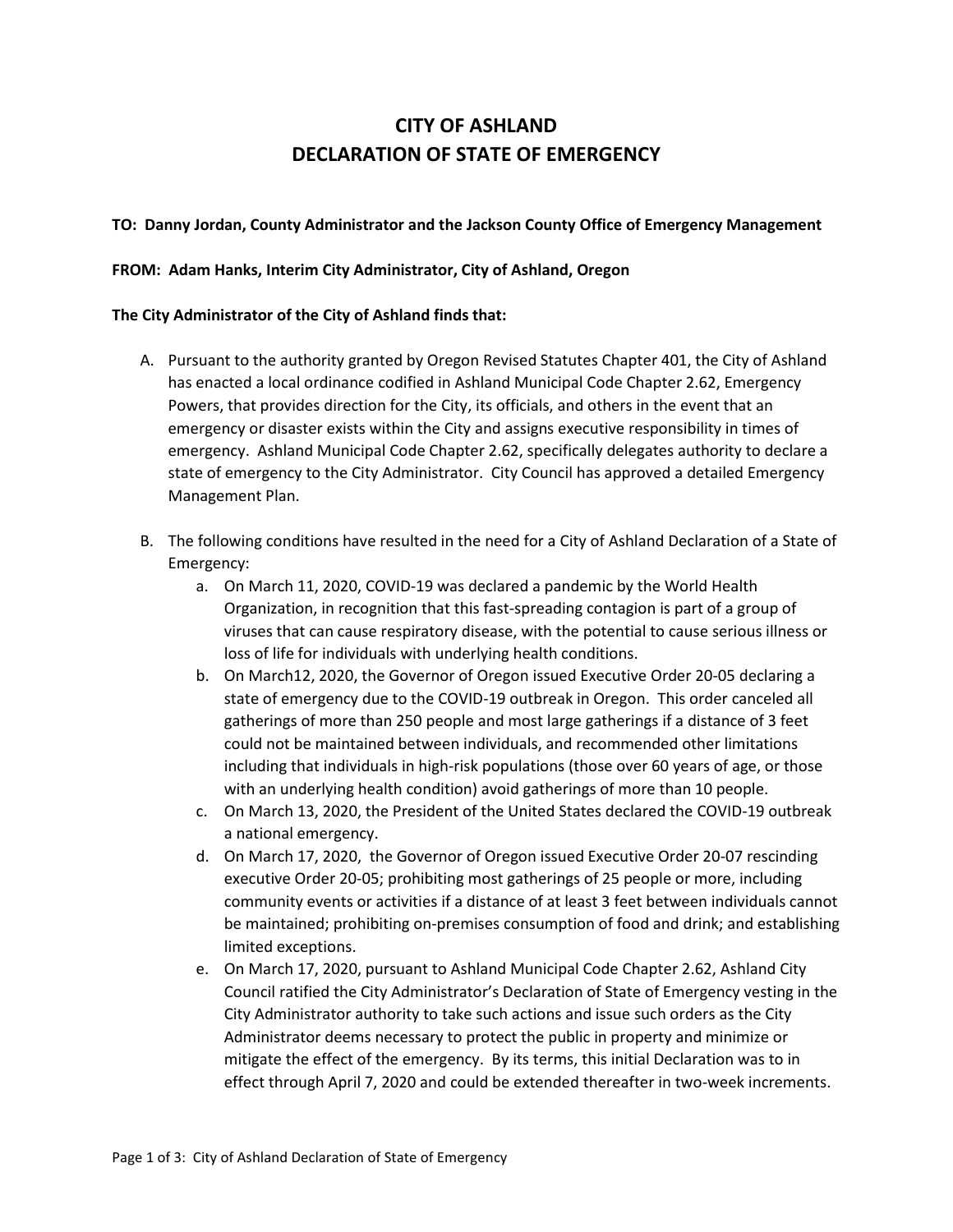- f. On March 23, 2020, the Governor of Oregon issued Executive Order 20-12, the stated purpose of which is "to reduce person-to-person interaction." With a few exceptions for food and medical needs, this Order prohibited any non-essential social, recreational, and shopping-related aggregations of individuals unless a distance of at least 6 feet between individuals is maintained.
- g. A State of Emergency continues to exist in the City of Ashland, and the City has expended or shortly will expend its necessary and available resources for responding to the emergency. COVID-19 has so far required and will continue to require significant City resources to keep the community informed and as safe as possible and has and will continue to have significant negative consequences for Ashland's economy and workforce of Ashland.
- C. The foregoing circumstances affect all of the territory within the corporate limits of the City of Ashland.
- D. This extension of the Declaration of a State of Emergency is intended to continue to make clear that appropriate steps are being taken to assure critical public services are maintained and to reduce stress and fear. The City urges citizens to show even greater-than-normal neighborliness, tolerance, and patience in the face of inconveniences and uncertainty during this period.

## **NOW, THEREFORE, based upon the circumstances set forth above, the following emergency orders have been issued by the City Administrator and ratified by the City Council:**

**1.** A State of Emergency is declared to continue to exist in the City of Ashland, Oregon.

**2.** The City of Ashland respectfully requests that Jackson County provide assistance, consider the City an "emergency area" as provided for in ORS Chapter 401, and, as appropriate, request support from state agencies and /or the federal government.

**3.** The City shall take all necessary steps authorized by law to coordinate response to and recovery from this emergency, including, but not limited to, requesting assistance and potential reimbursements from the State of Oregon and the appropriate federal agencies for the City, business owners, social service agencies, and citizens in general.

**4.** In conformance with AMC Chapter 2.62 and the adopted City Emergency Management Plan, during the time this Declaration and any extension of it remains in effect, the City Administrator is exclusively responsible for approving City agreements and deploying City resources, and City officials are authorized to continue to take such actions and issue such orders as are determined by the City Administrator to be necessary to protect the public and property and to continue to efficiently conduct activities that minimize or mitigate the effect of the emergency.